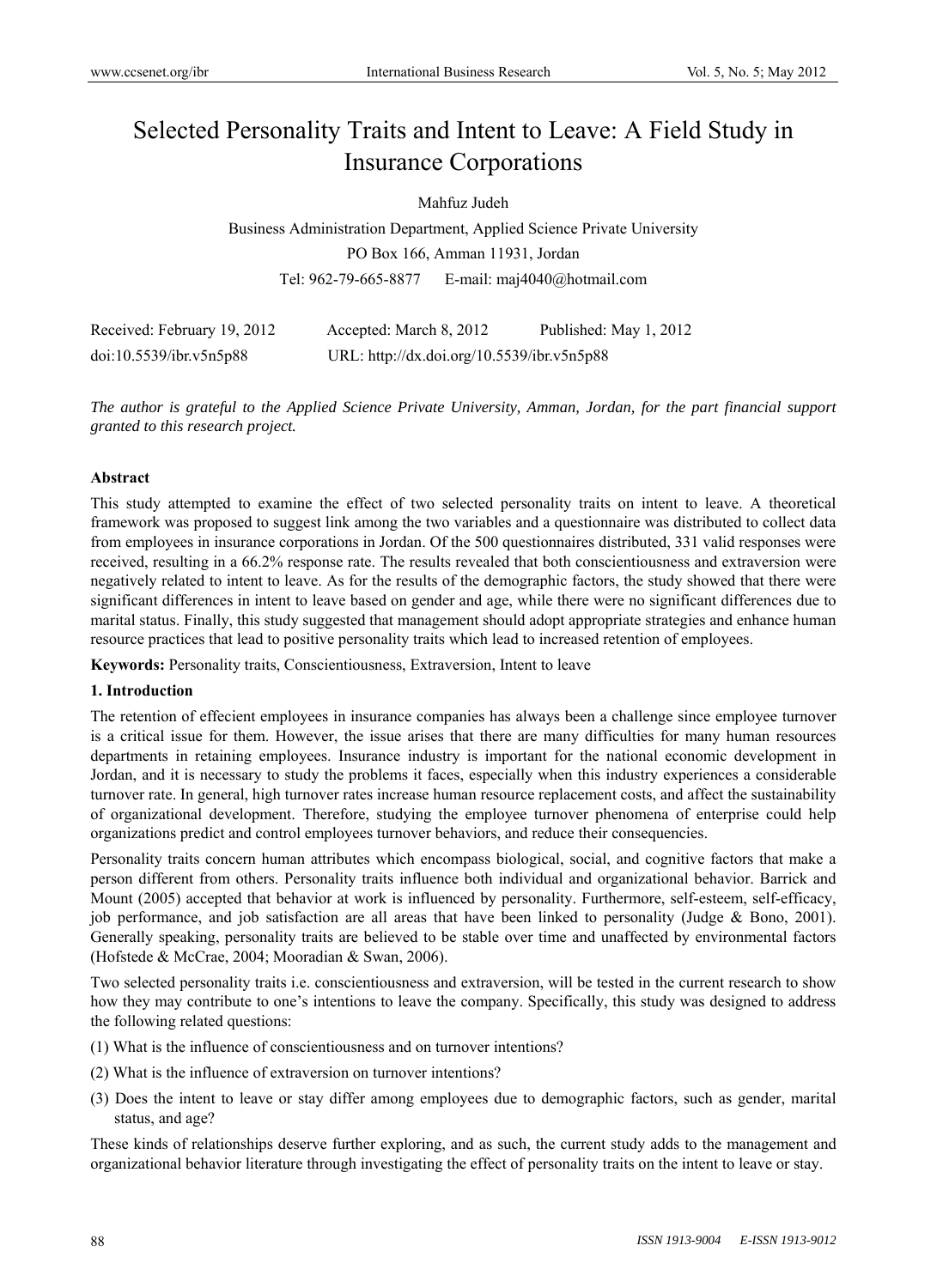# **2. Literature Review**

## *2.1 Personality Traits*

The personality traits of consumers are another factor that is expected to influence the intention to leave. Many models of personality, exploring specific traits have been developed and studied. The "Five-Factor Model" has been commonly used with studies of personality traits. Some personality traits are found to be significant in predicting employees' work Performance (Suliman et al., 2010). Hogan et al. (1994) concluded that personality affect leadership behavior. The five domains of personality include extraversion, agreeableness, conscientiousness, emotional stability or neuroticism, and intellect, which are also referred to as openness to experience, (Costa  $\&$ McCrae, 1992; Mount & Barrick, 1998).

*Extraversion:* Extraversion is a trait characterized by interest in other people, and trusting them. It is seen as a positive quality since it concerns the general sociability and includes traits such as human contacts, attention, active participation, and assertiveness.

*Agreeableness*: Agreeableness measures how able individuals are to get along with others. Agreeable individuals are generally decent and cheerful and therefore tend to be more involved in their tasks. They are friendly, courteous, altruistic, helpful, and they attempt to compromise their personal interests with others.

*Conscientiousness*: Conscientiousness is associated with being dependable, organized, punctual, and strong-willed. People with conscientiousness personalities plan ahead and they direct their impulses toward achievement.

*Emotional Instability*: Emotional Instability or neuroticism is associated with tension, irritability, and depression. This labeling of neuroticism seems to reflect the large number of negative items in this factor as well as the essentially negative viewpoint of human personality problems from past researchers in clinical and developmental psychology (Digman, 1990). Those with high neuroticism scores are more likely to be insecure and self-defeating.

*Intellect*: Intellect or openness to experience is the final factor of the five personality traits. It refers to how individuals make decisions in their lives in accordance with new ideas and creative thinking. Individuals with high scores on openness factor possess high levels of openness may be described as distinct, creative, flexible, and broad-minded.

Due to the scope of the current study, the author will examine two factors of personality traits, conscientiousness and extraversion. Based on this discussion, the following hypothesis is proposed:

H1. Conscientiousness has a significant negative impact on intent to leave.

H2. Extraversion has a significant negative impact on intent to leave

#### *2.2 Intent to Leave*

Intent to leave refers to the voluntary intention of individuals to leave their current organization or job. The cost of one leaves organization is not fixed, depending on his or her skill level. In fact, the cost of an individual quitting organization and get a replacement for him may include direct costs as advertising, recruiting, and training, as well as indirect costs, such as, lost work hours, cost of overtime, and cost of errors made by the new replacement. At the same time, the evidence suggests that it is proving difficult for organizations to find suitably qualified and experienced replacements for employees who leave (Shields & Ward, 2001).

Voluntary turnover of good performers results in departing individuals to other competing organizations, and causing business secrets to be transferred to them. This drain demands management to motivate employees and create contingency plans. Researchers have empirically focused on intent to leave organizations. However, a more thorough study should include the intent to leave the position, as well as the intent to leave organization. Individuals may have an opportunity to work with another organization or to change their job. Investigating more than one type of intent to leave or to stay would better predict work behaviors. McCarthy et al. (2007) states that intention to stay or leave employment is the final step in the decision-making process, therefore, it is reasonable to suggest that understanding 'intent to stay or leave' might facilitate managers in introducing of appropriate retention strategies

It is the individuals' own estimated probability that they are permanently leaving the organization at some point in the near future (Vandenberg & Nelson, 1999). Kennedy and Berger (1994) highlighted the finding that, in the hospitality industry, the highest turnover occurred during the first 4 weeks of employment. This could be attributed to the gap between new hires' expectations and poor human practices. These findings are consistent with a study by Lam et al. (2003) which concluded that employee turnover behavior occurs in the initial stage of employment, because new employees experience the new environment.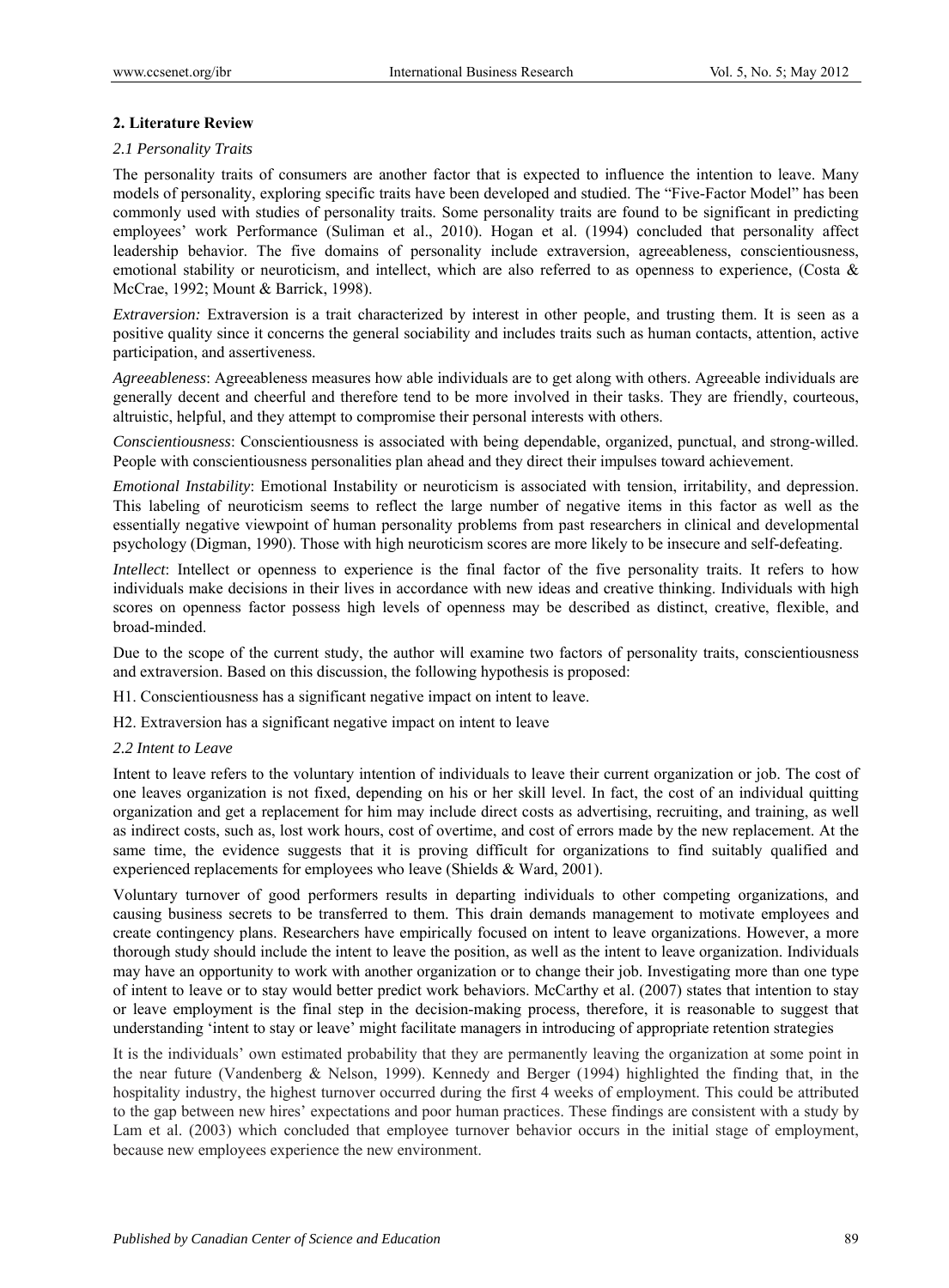Top management is demanded to work on career path plans for each employee. In addition to that, in employee selection, person-organization fit as the match between candidate and organization attributes should be considered. Schneider (1987) argues that organizations are one situation that people are attracted to, and remain with if they are a good fit with the organization, or leave if they are not a good fit with the organization. Increase person-organization fit to increase job satisfaction and to decrease intent to turnover, with the converse of those relationships being true, as well (Kristof-Brown et al., 2005; Verquer et al., 2003).

#### *2.3 Demographic Characteristics*

Demographic characteristics such as gender, marital status, and age will be tested as factors determining intention to leave. Thus, the current study tends to consider the following hypotheses:

- H3. There are significant differences in intent to leave due to gender.
- H4. There are significant differences in intent to leave due to marital status.
- H5. There are significant differences in intent to leave due to age.

# **3. Materials and Methods**

To determine the sample size, an analysis was conducted using the Raosoft (2004) Sample Size Calculator. With a confidence level of 95% and a margin of error that can be tolerated amounted .05, and given a total population of 2114 employees working with insurance corporations in Jordan, a sample size of 326 participants was needed. A total of 500 questionnaires were randomly distributed, and only 331 were returned, resulting in a 66.2% response rate.

All responses were recorded for each case number and handled in a database for subsequent analysis. Non-response bias was tested by assessing the differences between the early and late respondents with regard to the means of all the variables (Armstrong & Overton, 1977). It was concluded that there were no significant differences between the early and late respondents, suggesting that response bias was not a problem.

In addition to the demographic characteristics, the questionnaire is composed of two parts, namely: personality traits, intent to leave. Questions were answered using a five-point scale from 5 (strongly agree) to 1 (strongly disagree). Details of the two parts are described below.

*Personality Traits:* The current study employed five items for measuring consciousness and five items for measuring extraversion. These items were adapted from NEO-FFI, Borkenau and Ostendorf (1993), and John and Srivistava, S. (1999).

*Intent to Leave:* Survey instrument item scales were adapted from various studies, such as Bluedorn (1982), and McAllister (1995). The intent to stay was represented by four items.

#### **4. Results**

#### *4.1 Demographic Characteristics*

Table 1 showed all detailed demographic characteristics related to respondents.

#### Insert Table 1 Here

Among the 331 respondents, 65.6 percent ( $n = 217$ ) were male and 34.4 percent ( $n = 114$ ) were female. The majority of respondents (61.6 percent,  $n = 204$ ) were married and 38.4 percent ( $n = 127$ ) were single. Around 37.5 percent ( $n = 124$ ) were between 20-29 years old.

#### *4.2 Descriptive Statistics*

Means, standard deviations, and were computed and shown in Table 2.

### Insert Table 2 Here

As noticed, all means were above the midpoint of 3.00, while all standard deviation values were less than 1.00. The reliability of constructs was measured by Cronbach's alpha, whereby; all values which ranged between .734 and .875 were above the internal consistency threshold of 0.70 (Bagozzi & Yi, 1988).

#### *4.3 Hypotheses Testing*

Regression analysis was applied as a statistical tool to explore the impact of conscientiousness on the dependent variable, intent to leave. Examination of the results shown on Table 3 revealed that conscientiousness exhibited a negative significant impact on intent to leave (Beta = -.128,  $R^2$  = .016, p < .05). The findings supported H1.

#### Insert Table 3 Here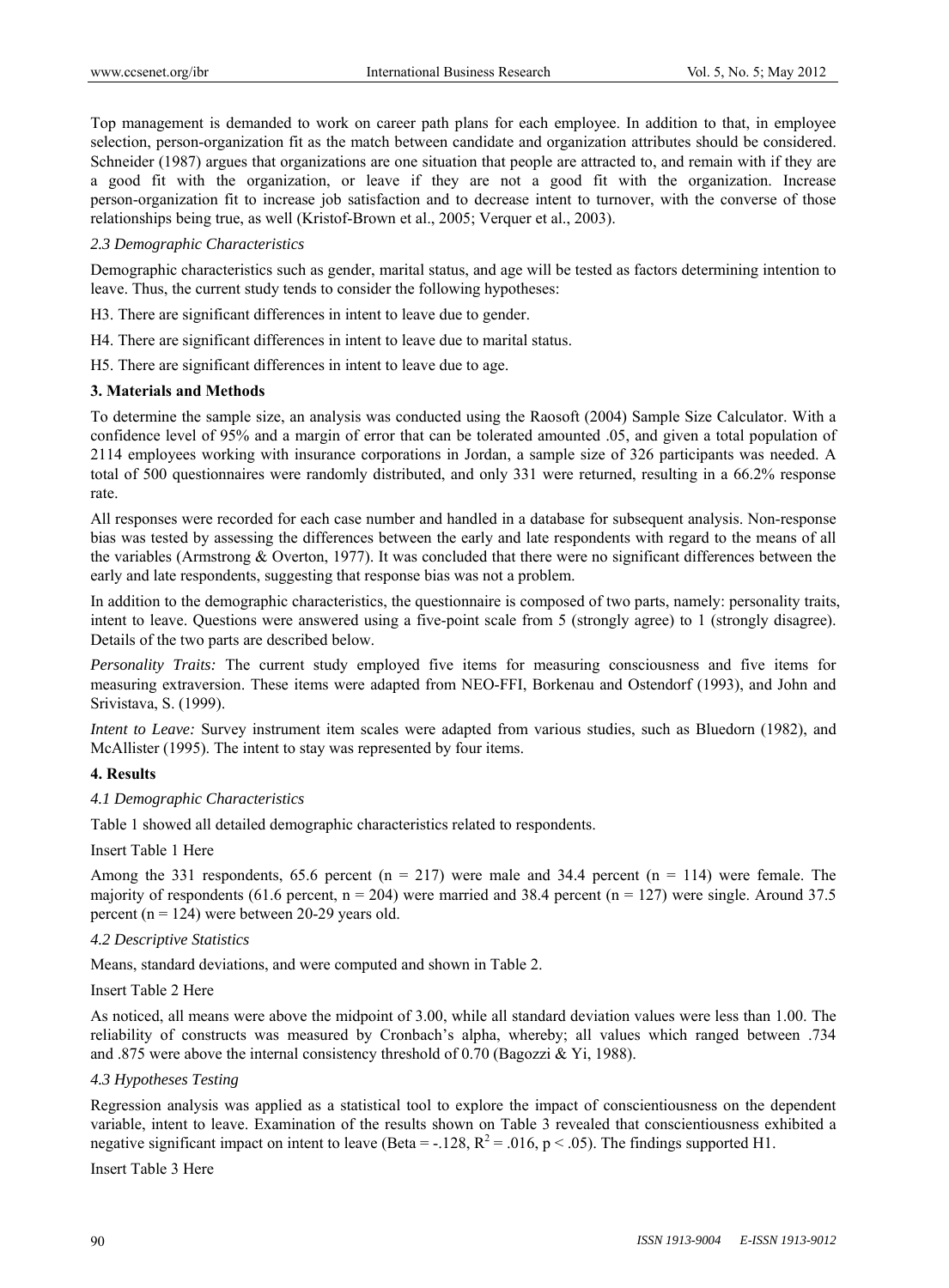As shown also on Table 3, results indicated that extraversion had a negative significant impact on intent to leave (Beta = -.339,  $R^2 = .115$ ,  $p < .05$ ), which supported H2.

An independent samples t-test was applied in order to investigate the effect of gender or marital status on intent to leave. Results in Table 4 indicated that there were significant differences in intent to leave based on gender ( $t =$ 2.818;  $p < .01$ ), supporting H3.

# Insert Table 4 Here

Furthermore, results indicated that there were no significant differences in intent to leave based on marital status ( $t =$ 1.828; p > .05), which did not support H4. Analysis of Variance was used to investigate the differences in intent to leave score due to age. Results in Table 4 showed that there were significant differences in intent to leave scores due to age (F = 2.524;  $p < .05$ ), and supported H5.

# **5. Discussion**

The current study linked two selected personality traits to intent to stay. It was expected that there would be a significant impact of conscientiousness and extraversion on intent to stay. The findings, however, supported H1 and H2.

The results of H3 provided empirical evidence that there were significant differences in intent to leave based on gender. This finding suggests that male employees are more likely to stay with their organizations than female employees and less likely to seek other employment opportunities or change their jobs. This result was consistent with the study of Göransson et al. (2009) which concluded that there were small effects of the demographic variables, indicating that men had stronger intentions to leave the organization.

The results of H4 proved that there were no significant differences in intent to leave scores due to marital status. This finding was congruent with the study of Ryan et al. (2011) which stated that marital status had no impact on intent to leave.

As for H5, the results showed that there were significant differences in intent to leave scores due to the age of respondents. The test results were congruent with previous findings of Krackhardt and Porter (1986) which concluded that younger people are less certain about their job patterns and hence tend to move more.

Overall, the findings of this study offer many implications for enhancing employee retention behaviors. The recruitment processes should attract people who are likely to follow managerial initiatives and controls. More attention should be paid to identifying and analyzing the root causes of staff turnover, and managing them to keep the turnover rate to the minimum. In conclusion, supporting personality traits will ultimately lead to reduced turnover intentions.

# **6. Limitations of the Study**

This study has two main potential limitations of its findings. First, the study relied on the self-reported questionnaire to collect data on all indicators. To overcome this limitation, future research needs to be based more on objective measures. Second, it is important to note that the findings reported here are specific to one industry, and generalization across all industries is not possible. To solve this limitation, researchers can examine the various predictors of intent to leave within the context of their own studies.

# **7. Recommendations**

Despite the above-mentioned limitations, this study provides greater understanding of the influence of personality traits on intent to leave. Furthermore, the conceptual framework of this study can be a guide to future research in the relationship between these constructs. Future studies should consider the associations of other aspects of work environment such as job involvement, employee empowerment, job characteristics, and organizational justice. Further testing of the relationships in this study on other industries is also needed to provide further insights into the predictors of intent to leave.

#### **References**

Armstrong, J. S., & Overton, T. S. (1977). Estimating nonresponse bias in mail surveys. *Journal of Marketing Research, 14*(3), 396-402. http://dx.doi.org/10.2307/3150783

Bagozzi, R., & Yi, Y. (1988). On the evaluation of structural equation models. *Journal of the Academy of Marketing Science, 16*, 74-94. http://dx.doi.org/10.1007/BF02723327

Barrick, M. R., & Mount, M. K. (2005). Yes, personality matters: Moving on to more important matters. *Human Performance, 18*(4), 359-372. http://dx.doi.org/10.1207/s15327043hup1804\_3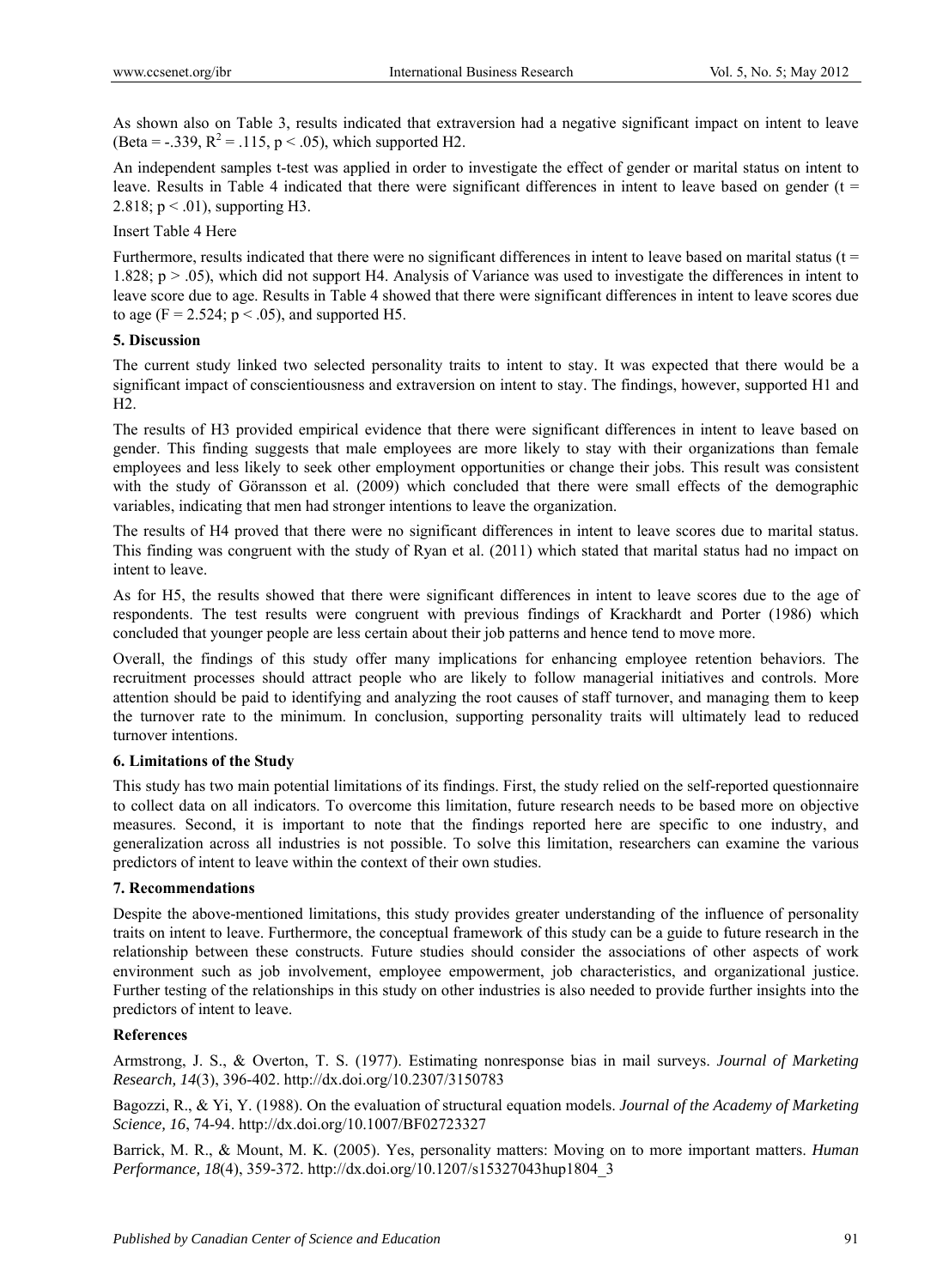Bluedorn, A. C. (1982). The theories of turnover: Causes, effects and meaning. *Research in the Sociology of Organizations, 7*(1), 75-128.

Borkenau, P., & Ostendorf, F. (1993). NEO-Fünf-Faktoren Inventar (NEO-FFI) *nach Costa und McCrae*. Handanweisung (NEO Five Factor Inventory Manual). Hogrefe, Göttingen.

Costa, P. T. Jr., & McCrae, R. R. (1992). *NEO Personality Inventory and NEO Five-Factor Inventory Professional Manual*. Odessa, FL: Psychological Assessment Resources, Inc.

Digman, J. M. (1990). Personality structure: Emergence of the five-factor model. *Annual Review of Psychology, 41*, 417-40. http://dx.doi.org/10.1146/annurev.ps.41.020190.002221

Göransson, S., Näswall, K., & Sverke, M. (2009). Work-related health attributions: their impact on work attitudes. *International Journal of Workplace Health Management, 2*(1), 6-21. http://dx.doi.org/10.1108/17538350910945974

Hofstede, G., & McCrae, R. R. (2004). Personality and culture revisited: Linking traits and dimensions of culture. *Cross-Cultural Research, 38*, 52-88. http://dx.doi.org/10.1177/1069397103259443

Hogan, R. T., Curphy, G. J., & Hogan, J. (1994). What we know about leadership: Effectiveness and personality. *American Psychologist, 49*(6), 493-504. http://dx.doi.org/10.1037/0003-066X.49.6.493

John, O. P., & Srivistava, S. (1999). The big five trait taxonomy: history, measurement, and theoretical perspectives. In L. A. Pervin and O. P. John (Eds.), *Handbook of Personality: Theory and Research* (pp. 102-38). New York, NY: Guilford Press.

Judge, T. A., & Bono, J. E. (2001). Relationship of core self-evaluations traits self-esteem, generalized self- efficacy, locus of control, and emotional stability, with job satisfaction and job performance: A meta-analysis. *Journal of Applied Psychology, 86*(1), 80-92. http://dx.doi.org/10.1037/0021-9010.86.1.80

Kennedy, D. J., & Berger, F. (1994). Newcomer socialization: Oriented to facts or feelings?. *Cornell Hotel and Restaurant Administration Quarterly, 35*(6), 58-71. http://dx.doi.org/10.1177/001088049403500613

Krackhardt, D., & Porter, L. W. (1986). Turnover embedded in communication network. *Journal of Applied Psychology*, February.

Kristof-Brown, A., Zimmerman, R., & Johnson, E. (2005). Consequences of individuals' fit at work: A meta-analysis of person-job, person-organization, person-group, and person-supervisor fit. *Personnel Psychology, 58*, 281-342. http://dx.doi.org/10.1111/j.1744-6570.2005.00672.x

Lam, T., Pine, R., & Baum, T. (2003). Subjective norms: Effects on job satisfaction. *Annuals of Tourism Research, 30*(1), 160-177. http://dx.doi.org/10.1016/S0160-7383(02)00047-6

McAllister, D. J. (1995). Affect-and cognition-based trust as foundations for interpersonal cooperation in organizations. *Academy of Management Journal, 38*, 24-59. http://dx.doi.org/10.2307/256727

McCarthy, G., Tyrrell, M. P., & Lehane, E. (2007). Intention to leave or stay in nursing. *Journal of Nursing Management, 15*, 248-255. http://dx.doi.org/10.1111/j.1365-2834.2007.00648.x

Mooradian, T., & Swan, S. (2006). Personality and culture: The case of national extraversion and word-of-mouth. *Journal of Business Research, 59*, 778-785. http://dx.doi.org/10.1016/j.jbusres.2006.01.015

Mount, M. K., & Barick, M. R. (1998). Five reasons why the "big five" article has been frequently cited. *Personnel Psychology, 51*, 849-857. http://dx.doi.org/10.1111/j.1744-6570.1998.tb00743.x

RaoSoft, Inc. (2004). *Sample size calculator*. www.raosoft.com/samplesize.html.

Ryan, C., Ghazali, H., & Mohsin, A. (2011). Determinants of intention to leave a non-managerial job in the fast-food industry of West Malaysia. *International Journal of Contemporary Hospitality Management, 23*(3), 344-360. http://dx.doi.org/10.1108/09596111111122523.

Schneider, B. (1987). The people make the place. *Personnel Psychology, 40*, 437-454. http://dx.doi.org/10.1111/j.1744-6570.1987.tb00609.x

Shields, M. A., & Ward, M. (2001). Improving nurse retention in the national health service in England: the impact of job satisfaction on intentions to quit. *Journal of Health Economics, 20*(5), 677-701. http://dx.doi.org/10.1016/S0167-6296(01)00092-3

Suliman, A. M., AbdelRahman, A. A., & Abdalla, A. (2010). Personality traits and work performance in a duty-free industry. *International Journal of Commerce and Management, 20*(1), 64-82. http://dx.doi.org/10.1108/10569211011025961